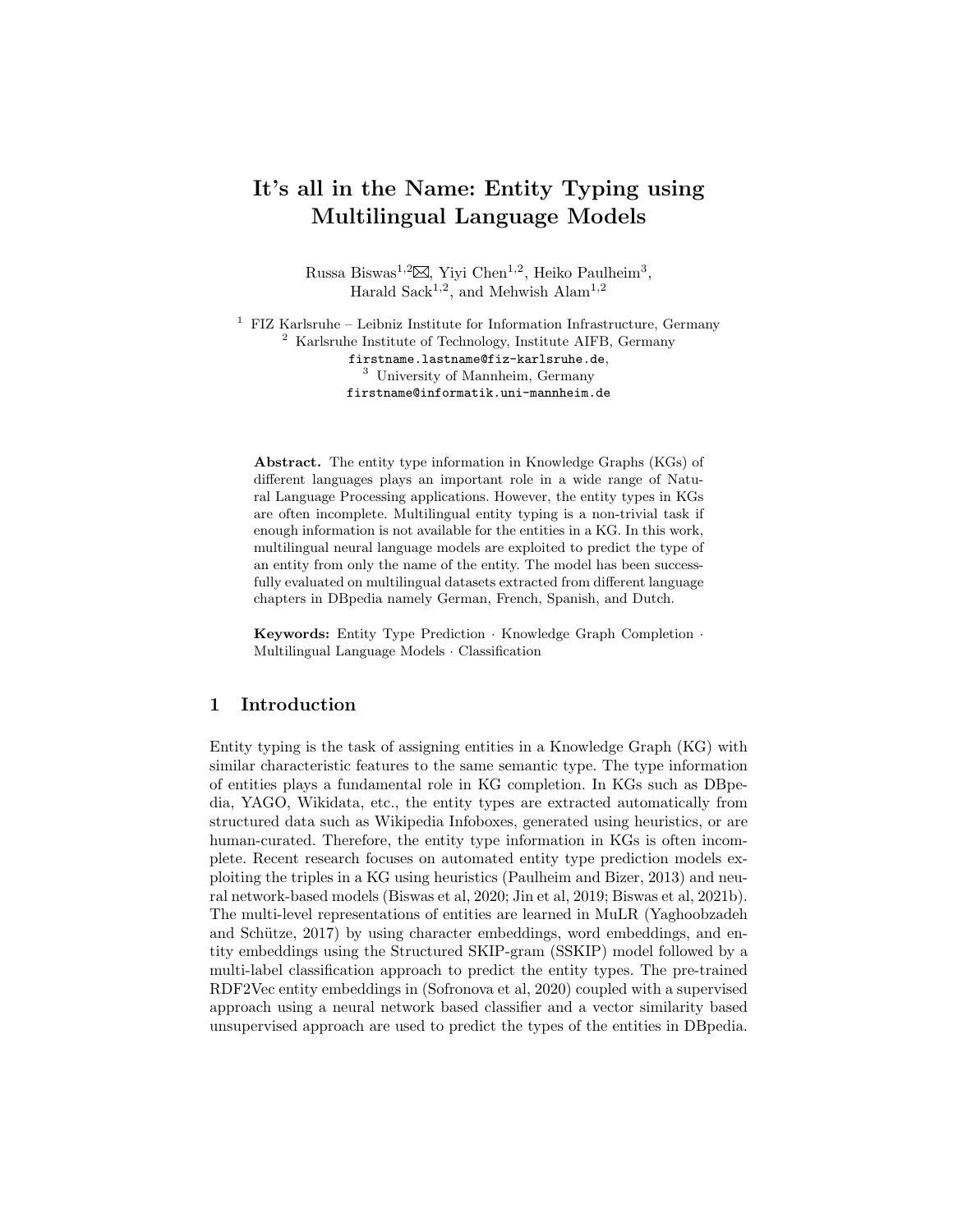#### R. Biswas et al.

Nevertheless, it is still a challenging problem to predict the type information for non-popular entities or new entities that are added to the KG, i.e., entities with less or no triples associated with them. The meaningfulness of the entity names in the Semantic Web has been studied in (de Rooij et al, 2016). To this end, entity names have been leveraged to predict the types of the entities using Neural Language Models (NLMs) in (Biswas et al, 2021a) for the English DBpedia chapter. However, to be able to predict the types of the entities just by their names, one has to understand multiple languages. Therefore, this originates the necessity of an automated multilingual entity type prediction framework for different chapters in DBpedia. For example, Is it possible to predict the types of the entities dbr: Lachse, dbr: Saumon, dbr: Salmo, and dbr: Zalm from their names? These are the names of *Salmon fish* in German, French, Spanish, and Dutch respectively. Therefore, this paper focuses on predicting the types of entities just by their names for different language chapters of DBpedia, namely German (DE), French (FR), Spanish (ES), and Dutch (NL).

This paper focuses on tackling two main challenges:  $(i)$  predict the types of the entities for which significantly less or no triples are available in the KGs, and (*ii*) predict the types of the entities in different languages. This lack of available information is compensated by exploiting the Multilingual Neural Language Models (Multilingual-NLMs), namely Wikipedia2Vec, and m-BERT. They are trained on a huge amount of textual data in multiple languages, and they provide implicit contextual information about the entities in their corresponding language-agnostic vector representations. The main contributions are:

- A multi-class classification framework is proposed to predict the missing entity types in multilingual DBpedia chapters exploiting the NLMs.
- A benchmark dataset for multilingual entity typing consisting of entities from German (DE), French (FR), Spanish (ES), and Dutch (NL) DBpedia chapters are published for re-usability purposes for future research.

### 2 Entity Typing using Language Models

This section discusses the Multilingual-NLMs and the classification model used for entity typing only from the names of the entities.

m-BERT. Bidirectional Encoder Representations from Transformers (Devlin et al, 2019) is a contextual embedding approach in which pretraining on bidirectional representations from the unlabeled text by using the left and the right context in all the layers is performed. Multilingual-BERT (m-BERT) supports 104 languages trained on text from the Wikipedia content with a shared vocabulary across all the languages. However, the size of Wikipedia varies greatly for different languages. The low-resource languages are underrepresented in the neural network model compared to the popular languages. The training on the low-resource languages of Wikipedia for a large number of epochs results in overfitting of the model. To combat the content imbalance of Wikipedia, less popular languages are over-sampled, whereas the popular languages are under-sampled. An exponential smoothing weighting of the data during the pre-training data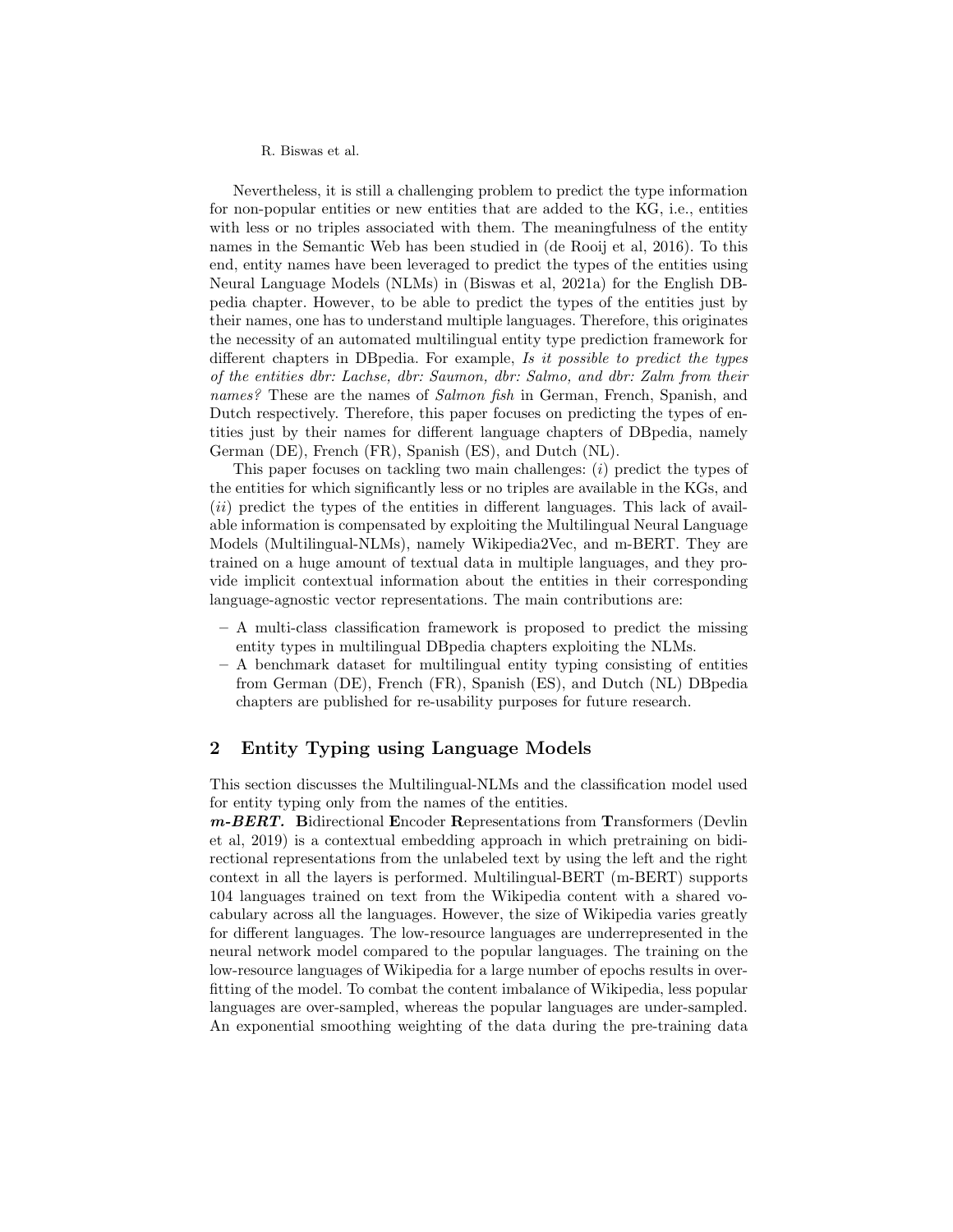creation is used. For tokenization, a 110k shared WordPiece vocabulary is used. The word counts are weighted following the same method for the pre-training data creation. Therefore, the low-resource languages are up-weighted by some factors. Given an entity name  $E_i = (w_1, w_2, ..., w_n)$ , the input sequence to the m-BERT model is given by  $([CLS], w_1, w_2, ..., w_n, [SEP])$ , where  $E_i$  is the  $i^{th}$ entity and  $w_1, w_2, \ldots, w_n$  are the n words in the entity name. [CLS] and [SEP] are special tokens that mark the beginning and the end of the input sequence.

Wikipedia2vec. (Yamada et al, 2020) The model jointly learns word and entity embeddings from Wikipedia, where similar words and entities are close to one another in the vector space. It uses three submodels to learn the representation: Wikipedia Link Graph Model, Word-based skip-gram model, and Anchor context model. The skip-gram model forms the basis of these three submodels with a training objective to find embeddings useful for predicting context words or entities given a target word or entity. A Wikipedia Link Graph is generated in which the nodes are the entities in Wikipedia, and the edges are the links between them. There exists an edge between two nodes if the Wikipedia page of one entity has a link to that of the Wikipedia page of the other entity or if both the pages are linked to each other. Entity embeddings are learned from this Wikipedia Link Graph by predicting the neighboring entities following the skipgram model. The second submodel is the Word-based skip-gram model, which learns word embeddings by predicting neighboring words given each word in a text contained on a Wikipedia page. Lastly, the Anchor context model learns the embeddings by predicting the neighboring words for each entity. This submodel focuses on putting similar words and the entities closer to each other in the vector space which helps in a deeper understanding of the interactions between the embeddings of the entities and the words in Wikipedia. In this work, pretrained Wikipedia2vec models<sup>4</sup> for each of the languages, i.e., DE, FR, ES, and NL are used.

Embeddings of the Entity Names. In this work, the m-BERT base model has been used, in which each position outputs a vector of dimension equal to that of its hidden layer and its corresponding dimension is 768 for the base model. Each entity name is considered as a sentence for the input to m-BERT. The average of the last four hidden layers is taken to represent the entities. For Wikipedia2vec, the average of all word vectors in each entity name is taken as the vector representation of the entity.

Classification. Entity typing is considered a classification task with the types of entities as classes. A two-layered Fully Connected Neural Network (FCNN) model consisting of two dense layers with ReLU as an activation function has been used on the top of the entity vectors. This work considers non-overlapping classes. Therefore it is a multi-class classification problem. A softmax function used in the last layer calculates the probabilities of the entities in different classes.

<sup>4</sup> https://wikipedia2vec.github.io/wikipedia2vec/pretrained/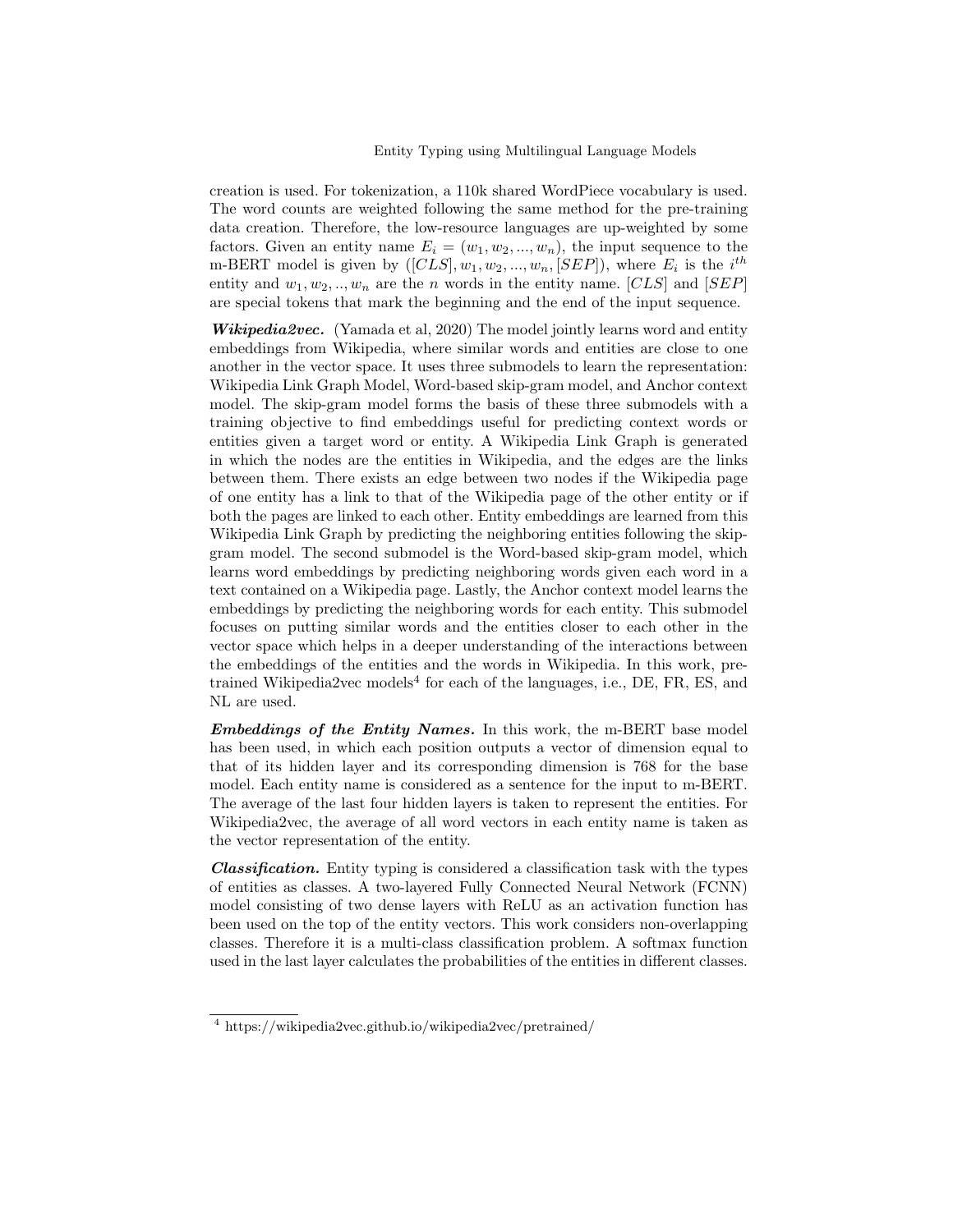R. Biswas et al.

Table 1: Dataset Statistics

|                                                                                                                                                                                                                                                                                                                                                                                                                                                   |  |  |        | $\# \text{coarse-grained }\# \text{fine-grained}$ |       |
|---------------------------------------------------------------------------------------------------------------------------------------------------------------------------------------------------------------------------------------------------------------------------------------------------------------------------------------------------------------------------------------------------------------------------------------------------|--|--|--------|---------------------------------------------------|-------|
| $\begin{minipage}{.4\linewidth} \textbf{D}} & \textbf{D} & \textbf{D} & \textbf{D} & \textbf{D} \\ \textbf{Chapters} & \textbf{D} & \textbf{D} & \textbf{D} \\ \textbf{D} & \textbf{D} & \textbf{D} & \textbf{D} \\ \textbf{D} & \textbf{D} & \textbf{D} & \textbf{D} \\ \textbf{D} & \textbf{D} & \textbf{D} & \textbf{D} \\ \textbf{D} & \textbf{D} & \textbf{D} & \textbf{D} \\ \textbf{D} & \textbf{D} & \textbf{D} & \textbf{D} \\ \textbf{$ |  |  |        | class                                             | class |
| German 38500 23100 15400                                                                                                                                                                                                                                                                                                                                                                                                                          |  |  | 77000  | 38                                                | 77    |
| French 57999 34799 23199                                                                                                                                                                                                                                                                                                                                                                                                                          |  |  | 115997 | 51                                                | 116   |
| Spanish 42000 25200 16800                                                                                                                                                                                                                                                                                                                                                                                                                         |  |  | 84000  | 45                                                | 84    |
| Dutch 44000 26400 17600                                                                                                                                                                                                                                                                                                                                                                                                                           |  |  | 88000  | 42                                                | 88    |

Table 2: Entity Typing Results on DE, FR, ES, and NL DBpedia Chapters

|         | $\left\langle \text{DBpedia} \right  \text{#classes}$ | $m-BERT$ |       |                     | Wikipedia2vec                                            |                     | $ m-BERT + Wikipedia2vec$ |       |       |         |
|---------|-------------------------------------------------------|----------|-------|---------------------|----------------------------------------------------------|---------------------|---------------------------|-------|-------|---------|
|         |                                                       |          |       |                     | Accuracy Ma-F1 Mi-F1 Accuracy Ma-F1 Mi-F1 Accuracy Ma-F1 |                     |                           |       |       | $Mi-F1$ |
| German' | 38                                                    | 0.818    | 0.760 | 0.818               | 0.870                                                    | 0.817               | 0.870                     | 0.918 | 0.884 | 0.918   |
|         | 77                                                    | 0.674    | 0.676 | 0.674               | 0.763                                                    |                     | $0.762$ 0.763             | 0.831 | 0.829 | 0.831   |
| French  | 51                                                    | 0.794    | 0.689 | 0.794               | 0.833                                                    | 0.718               | 0.833                     | 0.867 | 0.780 | 0.867   |
|         | 116                                                   | 0.544    |       | $0.542 \quad 0.544$ | 0.611                                                    | $0.612 \quad 0.611$ |                           | 0.678 | 0.680 | 0.678   |
| Spanish | 45                                                    | 0.782    | 0.694 | 0.782               | 0.843                                                    | 0.764               | 0.843                     | 0.894 | 0.846 | 0.894   |
|         | 84                                                    | 0.629    | 0.627 | 0.629               | 0.681                                                    | 0.682               | 0.681                     | 0.788 | 0.788 | 0.788   |
| Dutch   | 42                                                    | 0.885    | 0.825 | 0.885               | 0.812                                                    | 0.735               | 0.812                     | 0.908 | 0.859 | 0.908   |
|         | 88                                                    | 0.664    | 0.665 | 0.664               | 0.753                                                    | 0.757               | 0.753                     | 0.825 | 0.825 | 0.825   |

Table 3: Comparison of our approach with SDType common entities

|         | DBpedia #Common SDType<br>Chapters Test Entities Accuracy |        | Wikipedia2vec m-BERT |        |
|---------|-----------------------------------------------------------|--------|----------------------|--------|
| German  | 1103                                                      | 43\%   | 66.2%                | 61.4\% |
| French  | 9223                                                      | 75.4%  | $79.1\%$             | 75.3%  |
| Spanish | 3486                                                      | 84.57% | 85.3%                | 84\%   |
| Dutch   | 7977                                                      | 73.09% | 77.34%               | 73.13% |

## 3 Evaluation

**Datasets.** The work focuses on predicting the types of the entities in different DBpedia chapters, namely, DE, FR, ES, and NL. The entities are extracted from the language versions of DB pedia-version  $2016-10^5$ . The most popular classes from each DBpedia chapter are chosen with 1000 entities per class. The coarsegrained classes are the parent classes of the fine-grained classes in the hierarchy tree. In this dataset, no entity belongs to two different classes in different hierarchy branches. Further details about the dataset are provided in Table 1 and are made available via Github<sup>6</sup>.

Results. It is observed from the results as depicted in Table 2 that the static NLM Wikipedia2Vec trained on different languages of Wikipedia performs better than the m-BERT model for all the DBpedia chapters. BERT is a contextual embedding model that generates better latent representations where the context

<sup>5</sup> http://downloads.dbpedia.org/wiki-archive/downloads-2016-10.html

 $^6$ https://github.com/russabiswas/MultilingualET\_with\_EntityNames